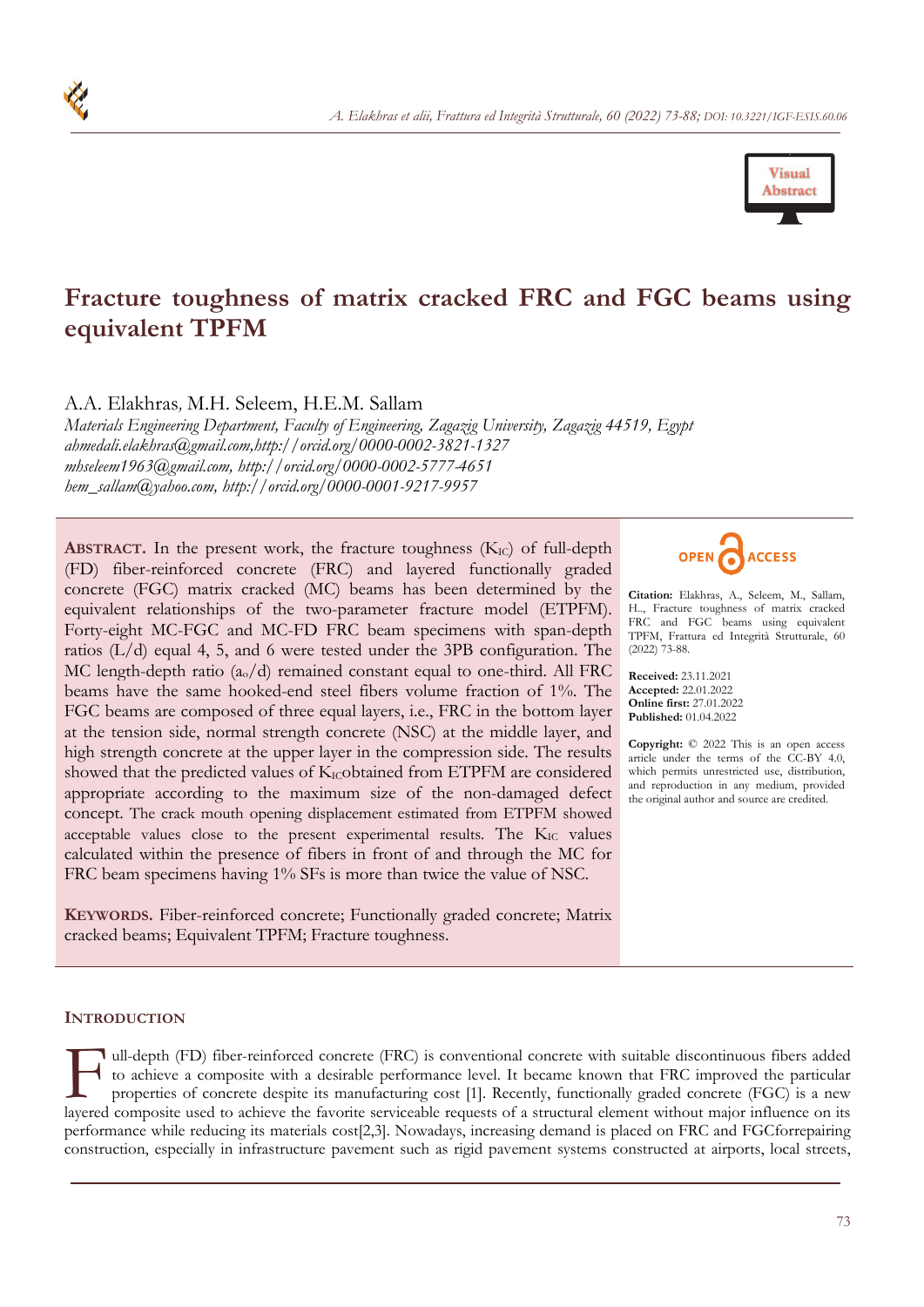#### *A. Elakhras et alii, Frattura ed Integrità Strutturale, 60 (2022) 73-88; DOI: 10.3221/IGF-ESIS.60.06*



ports,high-volume traffic corridors, and parking lots as in the USA [4] and Europe [2]. Most of the researchers concerned about studying FGC according to its mechanical properties conduced that FGC is more efficient than FD FRC[5–13]. However, the fracture behavior of FD FRC and FGC is still limed or not obviously according to fracture mechanics concepts. Fracture parameters of concrete are substantial properties used in concrete structures. Linear elastic fracture mechanics (LEFM) is the fundamental basis of most models. According to linear elastic fracture mechanics (LEFM), fracture energy ( $G_{IC}$ )and fracture toughness ( $K_{IC}$ ) are not variant with the depth of notch and the size of the beam. Thus, they are considered as material properties. Also, LEFM assumes a perfect bond between the fiber and the matrix. However, several researches reported that the  $K_{IC}$  value evaluated for notched concrete specimens using LEFM showed significant variance with different sizes and notch depth. Latterly most researches implicitly these variances by the inelastic interface response during crack growth in concrete. This inelastic response during crack growth paid attention to the role of aggregate particles in crack arresting [14–16] and the fibers in crack bridging. One of the significant problems for calculating FRC fracture parameters is substantial nonlinearity before the maximum load. Unless this stable crack extension is included in the calculations of  $K_{IC}$ , one cannot obtain a correct value of the fracture toughness of concrete. Also, fibers' presence into cracked beams from normal concrete causes the maximum loads and the fracture energy to increase dramatically [17]. Moreover, Bažant et al. [18] reported that much of the scatter in total fracture energy  $(G_F)$ calculations come from inherent randomness in the tail end of the load-crack mouth opening displacement (P-CMOD) curve and uncertainty in extrapolating the tail end of the curve to zero loads beside sources of energy dissipation [18]. In addition, the examinations of fractured specimens of FRC take place primarily due to fiber pullout or deboning and increase the fracture toughness.

Thus, numerous nonlinear fracture models have been suggested to describe brittle materials failure [19–23]. Hillerborg proposed the fictitious crack model representing the inelastic interface response during crack growth characterized by a nonlinear stress-crack displacement relationship [19]. This approach is based on predicting the macroscopic stress-crackwidth relations by the softening behavior of concrete. However, According to Jenq and Shah [24], the fracture mechanism for FRC can be divided into several stages. The first stage is subcritical crack growth in the matrix and the beginning of the fiber bridging effect, where the linear elastic behavior of the composite is controlled. The second stage is the postcritical crack growth in the matrix, where there is steady-state crack growth due to the applied load and the fiber bridging stresses, and the stress intensity factor remains constant. The final stage is the resistance to crack separation, provided exclusively by the fibers pullout mechanism. According to Jenq and Shah [24], crack growth occurs when the stress intensity factor,  $K_{IC}$ , and the crack tip opening displacement (CTOD) reach a critical value.

Thus, another nonlinear model considered the elastic effective crack approach, based on the equivalent LEFM and Griffith-lrwin energy dissipation concept were proposed such as; the two-parameter fracture model (TPFM) by Jenq and Shah [21]and the size effect law (SEL) by Bažant[22]. These nonlinear fracture models presented at least two fracture parameters material. These parameters are dependent only on the fracture properties of the material, irrespective of the size and geometry of the structure. These parameters are expected to describe the failure of a concrete member. Hillerborg et al. [19]proposed the fictitious crack model to measure the total material energy of fracture( $G_F$ ). The general idea of this type of test is to measure the amount of energy absorbed when the specimen is broken into two halves [25]. Jenq and Shah proposed a TPFM and considered its two parameters; KIC and the critical crack tip opening displacement CTODc are constant material properties[21]. Also, SEL for notched beams (SEL, Type-ΙΙ) proposed by Bažant considered two material parameters, the critical energy release rate  $(G_f)$  and the critical effective crack extension  $(C_f)$ . Since both TPFM and SEL are based on the same elastic effective crack approach, Ouyang et al. [26] suggested relationships to calculate the equivalent parameters of TPFM based on this equivalency and derived it by comparing the results with SEL. Also, other researchers are concerned with determining  $K_{IC}$  for FRC and FGM [2,5,27–29].

All these models calculated fracture parameters using a three-point bending (3PB) test on through-thickness cracked beams for concrete. However, fibers must cross the two surfaces of the pre-cracked beams to have actual field conditions and correct simulations in the actual field simulation of FRC or FGC beams. It was considered one of the difficult laboratory problems. Recently, Sallam and co-workers [5]suggested a novel method to create a pre-matrix crack (MC), representing fibers that pass through the pre- matrix crack of the specimen to represent its bridging and closing effects. This work aims to study the equivalent relationships of TPFM (ETPFM) to calculate the FGC and FD FRC beams fracture toughness with real MC specimens. Real fracture toughness reliability expected from such ETPFM for MCspecimens was checked using the maximum size of the non-damaged defect (*dmax*) [30,31].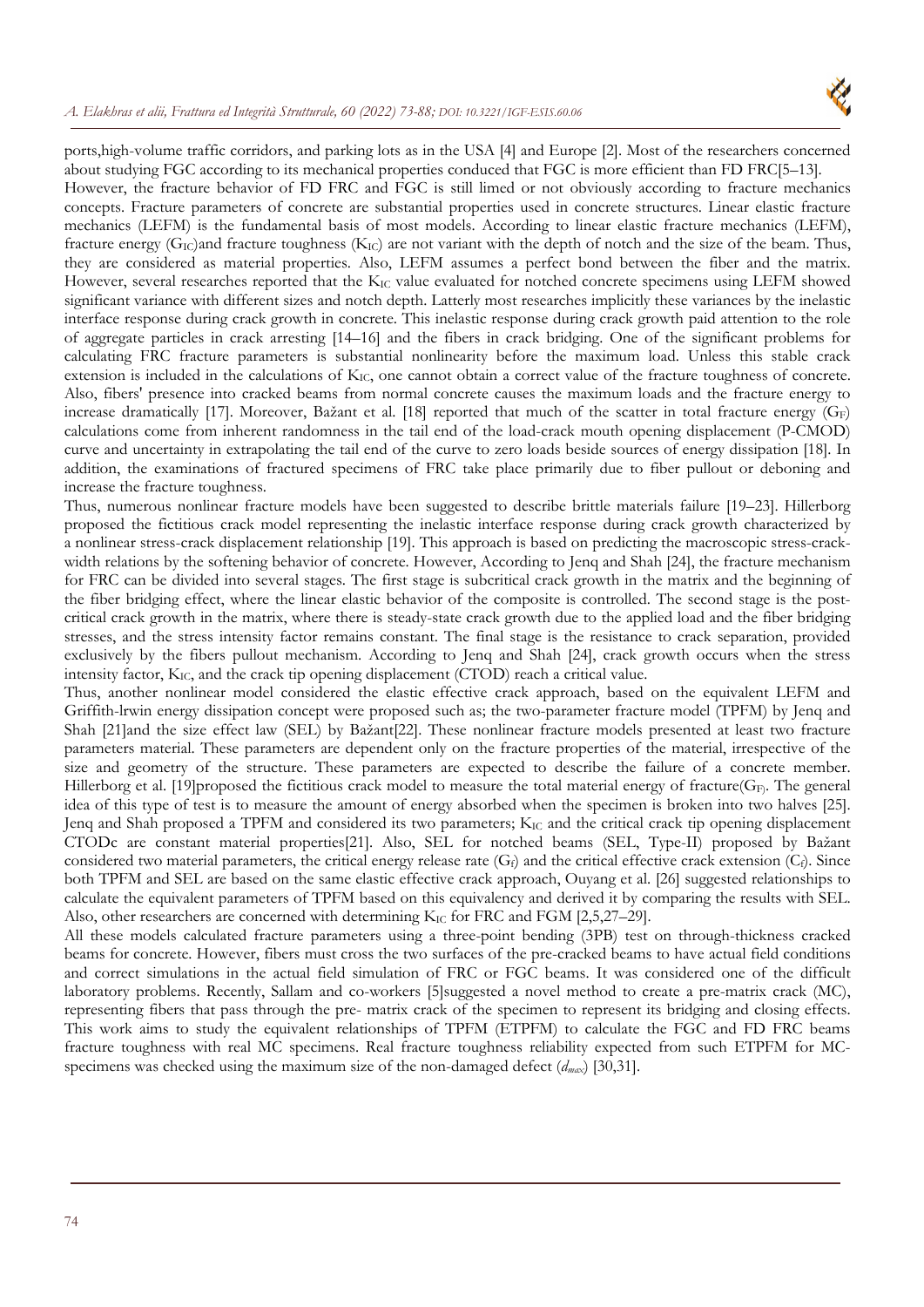

#### **EXPERIMENTAL PROGRAM**

## *Materials and mix proportions*

hree mixes, including normal strength concrete (NSC), FRC, and high strength concrete (HSC), were designed for the experimental program. NSC was designed based on ACI 211.1-91 [32]. According to ACI 544.4R-88 [1], SF-FRC mixtures can be mixed and placed with conventional equipment, and procedures used from 0.5 to 1.5 Vf%. Three mixes, including normal strength concrete (NSC), FRC, and high strength concrete (HSC), were designed for<br>the experimental program. NSC was designed based on ACI 211.1-91 [32]. According to ACI 544.4R-88 [1], SF-<br>FRC techniques and placement procedures. Therefore, FRC was designed by adding 1% hooked-end SF by volume fraction to NSC. Hooked-end steel fibers (SF) were used with a length equal to 35 mm, a circular cross-section of 0.80 mm, and tensile strength of 1150 MPa. Ordinary Portland cement, grade N 42.5 with content 400 kg/m3, was used to produce both NSC and FRC. The water/ cementitious materials ratio (W/CM) was 0.53. HSC mix was produced by cement, grade N 52.5 with a total CM of 550kg/m3, and silica fume (Master Life SF 100) as a partial replacement of CM by 10%. Also, a superplasticizer (Master Glenium RMC 315) was used as a high range water reducer by 2.5 % from the weight of the CM. The W/CM ratio was 0.27. In all mixes, dolomite having a maximum aggregate size equals to 12.50 mm, and ordinary siliceous sand were respectively used as coarse and fine aggregates. The specific gravities of the used coarse and fine aggregates were respectively 2.61 and 2.59. For the estimation of mechanical properties of mixes, cubes 150×150×150 according to BS EN 12390–3:2009 [33]were cast for the compression test. Cylinders of 300 mm height and 150 mm diameter were used to estimate indirect tensile strength according to BS EN 12390–6:2009 [34]. All beams were removed from molds after 24 hours from casting. After de-molding, all specimens were cured in moist air for 56 days. The mix proportions of the NSC, FRC and HSC mix relative to their CM by weight and mechanical properties of the three investigated mixes are given in Tab. 1.

| Mix/CM(kg/m3) | Mix proportions relative to CM by weight |      |          |                          |      |                          | Mechanical properties  |                       |  |
|---------------|------------------------------------------|------|----------|--------------------------|------|--------------------------|------------------------|-----------------------|--|
|               | <b>CM</b>                                | Sand | Dolomite | Silica<br>Fume           | W/CM | Super<br>plasticizer     | Compressive st.,       | Indirect tensile st., |  |
|               |                                          |      |          |                          |      |                          | $f_{\text{out}}$ , MPa | $f_t$ , MPa           |  |
| NSC/(400)     |                                          | 1.91 | 2.38     | $\overline{\phantom{a}}$ | 0.53 | $\overline{\phantom{a}}$ | ۰                      | 27.70                 |  |
| FRC/(400)     |                                          | 1.91 | 2.38     | $\overline{\phantom{a}}$ | 0.53 | $\overline{\phantom{a}}$ | 0.02                   | 34.55                 |  |
| HSC/(550)     |                                          | 1.35 | 1.75     | 0.10                     | 0.27 | 0.025                    | ۰                      | 61.33                 |  |

Table 1: Mix proportions for mixtures and their mechanical properties.

#### *Samples preparation and casting procedures*

Most of the fracture models recommended notched beams with L/d ratios in the range of 2.5 to 8 to study the variation of fracture toughness or fracture energy for various L/d ratios in this range. In TPFM, Jenq and Shah [21,24] considered the standard specimen with a span-depth ratio  $(L/d)$  of 4 and the initial notch-to-depth ratio  $(a_0/d)$  equal to 1/3. Han et al. [23]also investigated the fracture toughness for notched beams with various span-depth ratios ranging from 2 to 6. Hillerborg[25]recommended standard notched beams of various L/d ratios ranging from 4 to 8 to calculate the fracture energy according to its concept. Therefore, the following span-depth ratios,  $L/d = 4, 5$ , and 6, were analyzed in the present work. Forty-eight matrix-cracked (MC) FD FRC and FGC beams were fabricated, with constant breadth equals150 mm. The initial crack-depth ratio  $(a_0/d)$  stayed equals one-third. The investigated beams were of two patterns. The 1stpatterncomprised 24 MC specimens from FD FRC. The 2ndpattern comprised 24 MC- FGC beam specimens. Four specimens were cast for each case study to take the average. The dimensions of FGC and FRC beam specimens are illustrated in Tab. 2. Three mixtures from FRC, NSC, and HSC were designed to fabricate FGC beams at equal layers in steel molds. The bottom layer at the tension side was cast from the FRC mixture. NSC was cast at the middle layer of the beam depth. HSC was cast in the upper layer at the compression zone of the beam. The same procedures used by Othman et al.[35]in casting FGC layers were followed. In the case of the FRC mixture, SFs were sprayed randomly in a continuous manner during the final stage of concrete mixing, according to the recommendations of ACI 544.4R [1]. All specimens were moist cured for 56 days. Fig. 1 shows different beams patterns and the fibers distribution across the notch.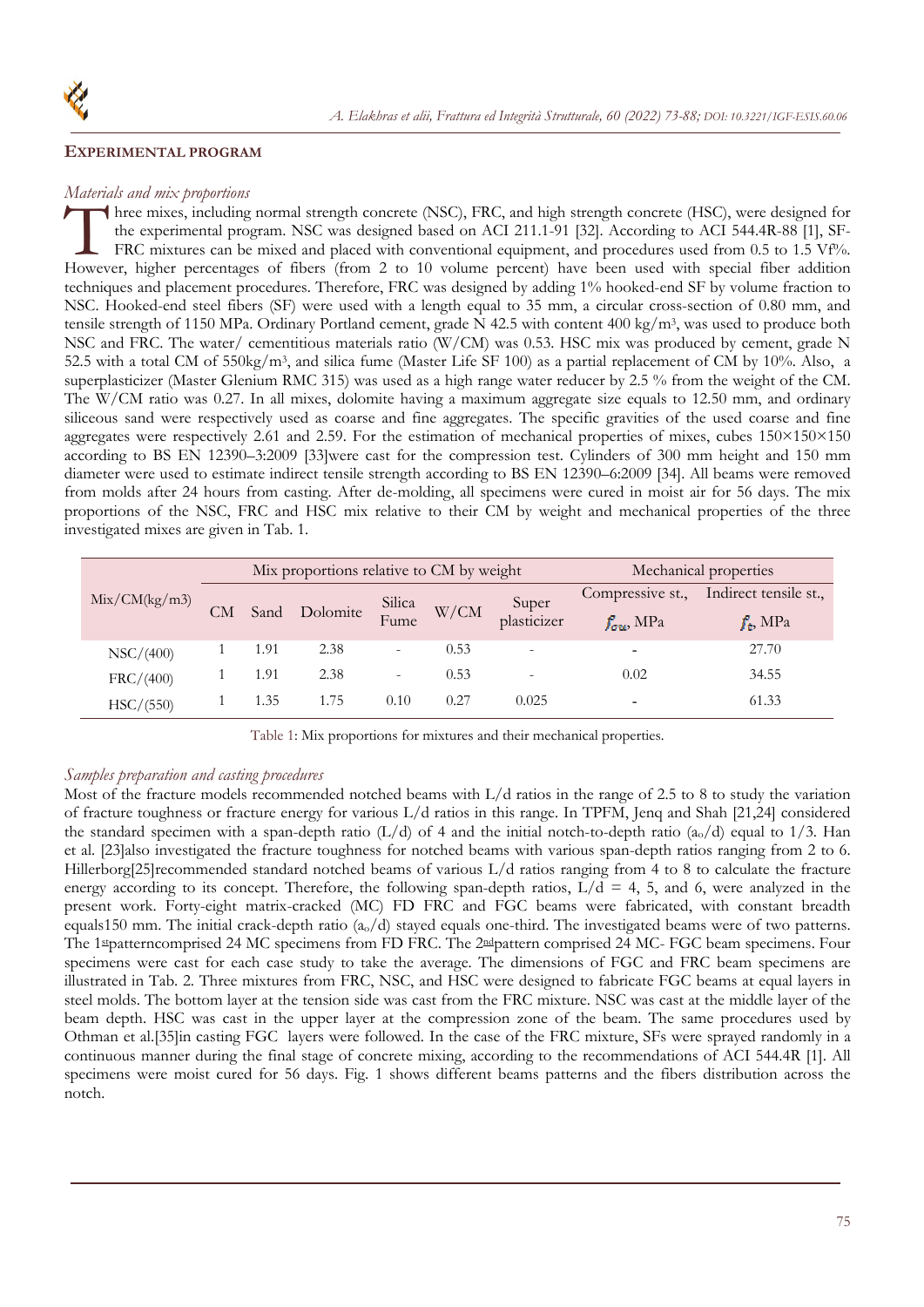

## *Real matrix crack methodology*

Two mm thickness plate from foam was used to make the MC at the mid-span of the beam bottom. Two grooves were cut at two sides of the steel mold to fix the foam plate. The steel fibers were permitted to cross the thin foam plate uniformly distributed. The amount of steel fibers allowed to cross the plate was assumed to be one-third of the total amount representing 1% of the concrete volume fraction. Thus, the orientation factor efficiency was 0.33 for fibers distributions for ideal theoretical assumptions in this study. Many experimental and numerical studies reported orientation factors in the range of 40-60% [36–38]. Sallam and co-workers describe the procedures of real MC in detail [5], as shown in Fig. 2.



Figure 1:Patterns of FRC and FGC beams and the SF distributions across the notch.

#### *Experimental test setup*

Hillerborg[25]recommended standard 3PB notched beams to calculate the fracture toughness of concrete. 3PB specimens were employed in the TPFM proposed by Jenq and Shah [21,24], which this model was adopted in the present work to analyze the results of the matrix cracked specimens. Therefore, the FGC and FD FRC beams were tested under the 3PB test. A universal testing machine of 1000 kN maximum capacity was used for testing all specimens. Flexural test measurements were obtained through a data acquisition system. A100 kN maximum capacity load cell was used to measure the applied load. The crack mouth opening displacement (CMOD) was measured using a sensitive LVDT, as shown schematically in Fig. 3. However, the CTOD was measured based on the proposed relationships of ETPFM.



Figure 2: Methodology of MC-FD FRC and FGC beams.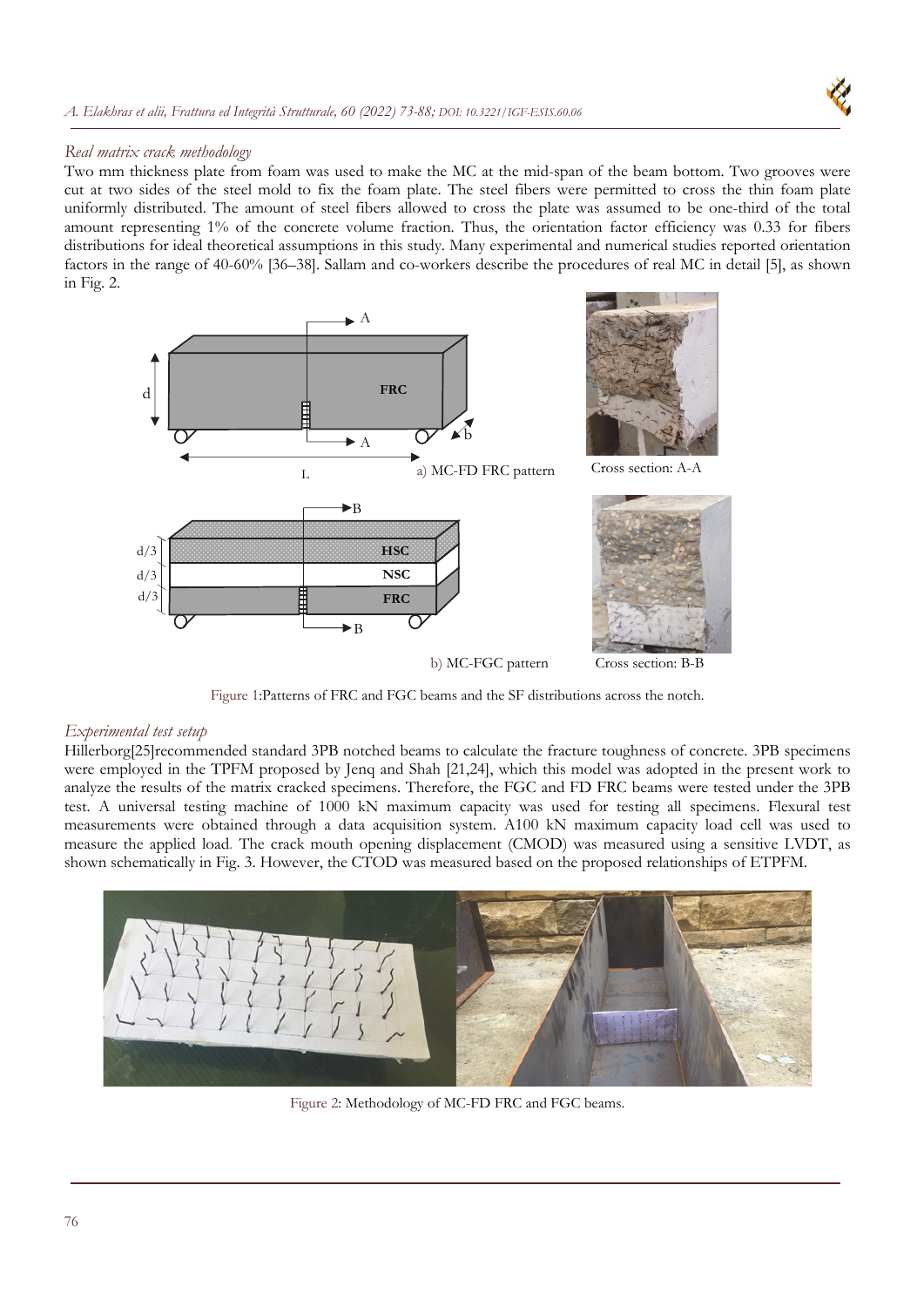

Figure 3: Schematic diagram for setting CMOD measurement and test set up.

## *Equivalent parameters of TPFM method (ETPFM)*

The flexural strength  $f_\text{fl}$  was calculated using a three-point bending test (3PB) for different specimens sizes as follow;

$$
f_{\beta} = \frac{My}{l} = \frac{3PL}{2bd^2} \tag{1}
$$

Where M is the moment due to the applied load, P, under 3PB test, y is the maximum distance from the neutral axis of specimen cross-section, I is the moment of inertia for uncracked specimen, b is the specimen breadth, d is the depth and L is the loaded span of the specimen. It is worth noting that since there is no alternative for Eqn. (1), this equation can be used for composite comparison data and specification values up to the maximum fiber strain of 2 % and considered an apparent strength for laminated beams as recommended by ASTM D7264/D7264M [39].

Ouyan et al.[26]proposed a relationship based on equivalency between the effective crack growth length ( $\Delta a_e$ ) of TFPM proposed by Jenq and Shah [21]and critical crack length of SEL (Cf)[22]. The relations of ETPFM were suggested to predicate the fracture parameters (K<sub>IC</sub>, CTOD<sub>C</sub>) for infinity large size 3B.P beam without using a closed-loop of loading and unloading cycle as in TFPM, by the following equations;

$$
G_f = \frac{1.261 \pi \sigma_f^2 \left( a_0 + c_f \right)}{E} \tag{2}
$$

$$
K_{IC} = \sqrt{G_f E} \tag{3}
$$

$$
CMODc = \frac{4.68 \sigma_f (a_0 + c_f)}{E}
$$
 (4)

$$
CTOD_c = CMOD_c \left[ 1 - 0.92 \left( \frac{a_0}{a_0 + c_f} \right) - 0.08 \left( \frac{a_0}{a_0 + c_f} \right)^2 \right]
$$
 (5)

$$
CTODc = 2.854 \sqrt{\frac{G_f}{E} \left( 0.081 a_0 + c_f - \frac{0.081 a_0^2}{a_0 + c_f} \right)}
$$
(6)

Where  $\sigma_f$  is the nominal strength and expressed by  $f_\text{fl}$  for MC-specimen, a<sub>o</sub> is the initial pre-crack depth, Gf is the critical energy release rate, C<sub>f</sub> is the effective crack length, E is the modulus of elasticity, and CTODc is the critical crack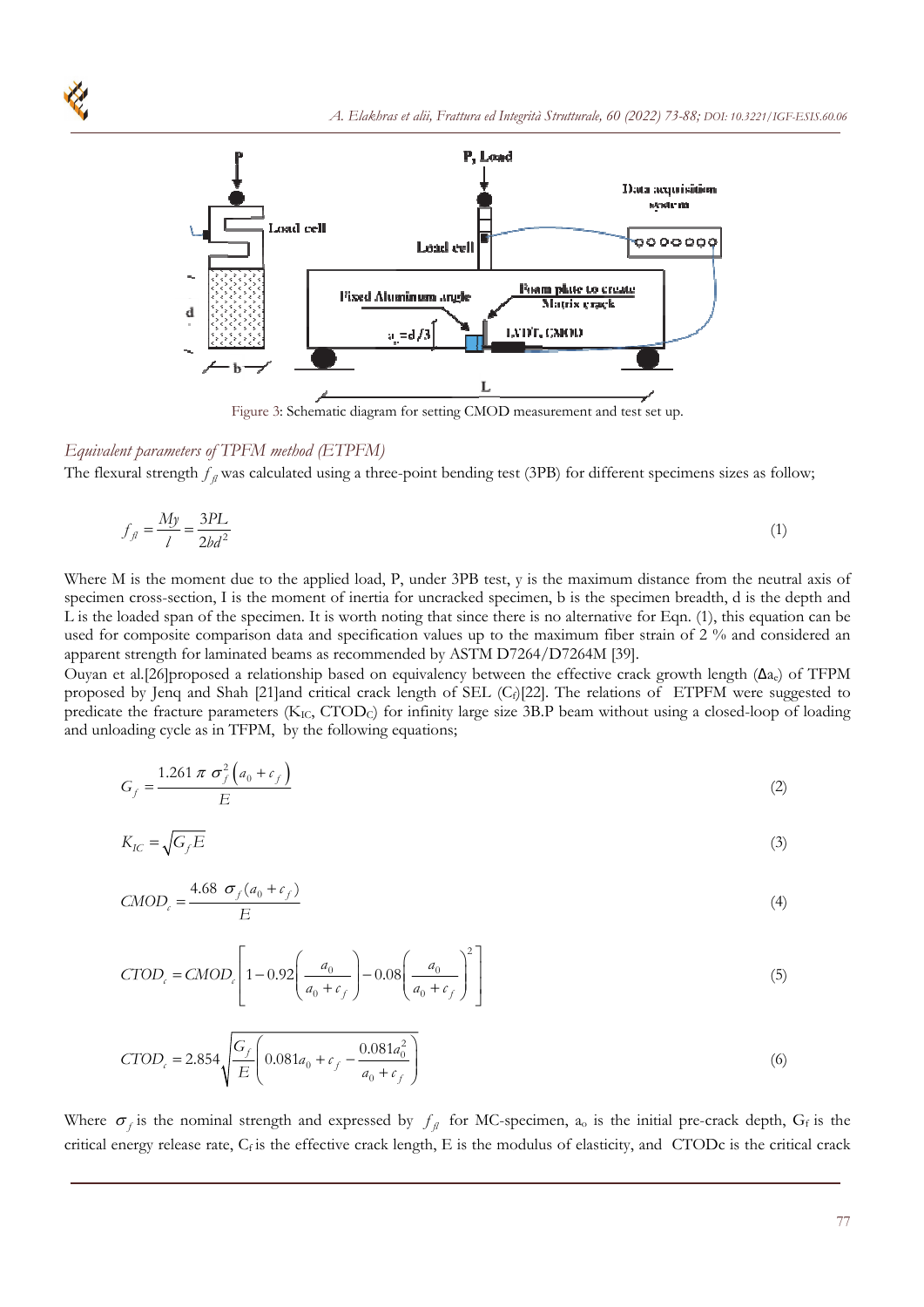

$$
E = \frac{6 L a_0 V(\alpha)}{C_i d^2 b} \tag{7}
$$

$$
V(\alpha) = 0.76 - 2.28\alpha + 3.87\alpha^2 - 2.04\alpha^3 + \frac{0.66}{(1 - \alpha)^2}
$$
\n(8)

Ci is the initial compliance calculated from the load-CMOD curve, and  $V(\alpha)$  is the geometry factor.

It is worth noting that the apparent flexural modulus of orthotropic laminates can be calculated by the Chord or Secant method recommended by ASTM D7264/D7264M [39]. On the other hand, Eqns. (7,8) were previously adopted to estimate the modulus of elasticity of FRC [21,24]and FGC [2]. Therefore, the modulus of elasticity was calculated for FRC and FGC specimens using Eqns. (7,8).

Eqn. (7) calculated the modulus of elasticity for FD FRC as an apparent value to the whole composite layered FGC beams. To calculate a representative E, especially for FGC specimens, notched FGC specimens with relative notch depth  $(\alpha_0=1/6)$  were tested for this study, as the FD of bottom layer for MC-FGC with  $\alpha_0=1/3$  was fully cracked.

## **RESULTS AND DISCUSSION**

#### *Flexural behavior of MC-specimens*

he results of flexural strength for MC-FD FRC, and MC-FGC specimens at first crack initiation and maximum stress for specimens with different sizes and L/d ratios equal 4, 5, and 6 are given in Tab. 2. The street

|           | Specimens      |                               | MC-FD FRC                             | MC-FGC                                       |                                       |
|-----------|----------------|-------------------------------|---------------------------------------|----------------------------------------------|---------------------------------------|
| Beam Code | L/d<br>ratio   | $b \times d \times L$ ,<br>mm | $f_{fl}$ at<br>first cracking,<br>MPa | $f_{\parallel}$ at<br>Maximum stress,<br>MPa | $f_{fl}$ at<br>Maximum stress,<br>MPa |
| $B4-1$    | $\overline{4}$ | $150\times150\times600$       | 3.17                                  | 3.70                                         | 2.75                                  |
| $B4-2$    | $\overline{4}$ | 150×187.5×750                 | 2.79                                  | 3.78                                         | 3.18                                  |
| $B4-3$    | $\overline{4}$ | 150×225×900                   | 2.60                                  | 3.23                                         | 2.58                                  |
| $B5-1$    | 5              | $150\times150\times750$       | 2.57                                  | 3.34                                         | 3.04                                  |
| $B5-2$    | 5              | 150×180×900                   | 2.90                                  | 3.34                                         | 2.65                                  |
| <b>B6</b> | 6              | 150×150×900                   | 2.74                                  | 2.84                                         | 2.62                                  |
| E, GPa    |                |                               | 27.00                                 |                                              | 33.30                                 |

Table 2: Results of flexural strength of MC-FD FRC and FGC specimens.

Fig. 4 shows stress-CMOD curves of MC-FD FRC and MC-FGC specimens with different sizes and span- depth ratios equal four, five, and six. The regulation factor was calculated for the tested specimens according to the suggested multilinear mean curve. The suggested multi-linear mean curve was calculated based on average points of stress and CMOD at each observed variation on the curve slope for the four specimens in each case. For clear observation of the points at first cracking and maximum stress, the mean curves of MC-FD FRC and MC-FGC specimens were re-drawn up to CMOD equals 5 mm, as shown in Fig. 5.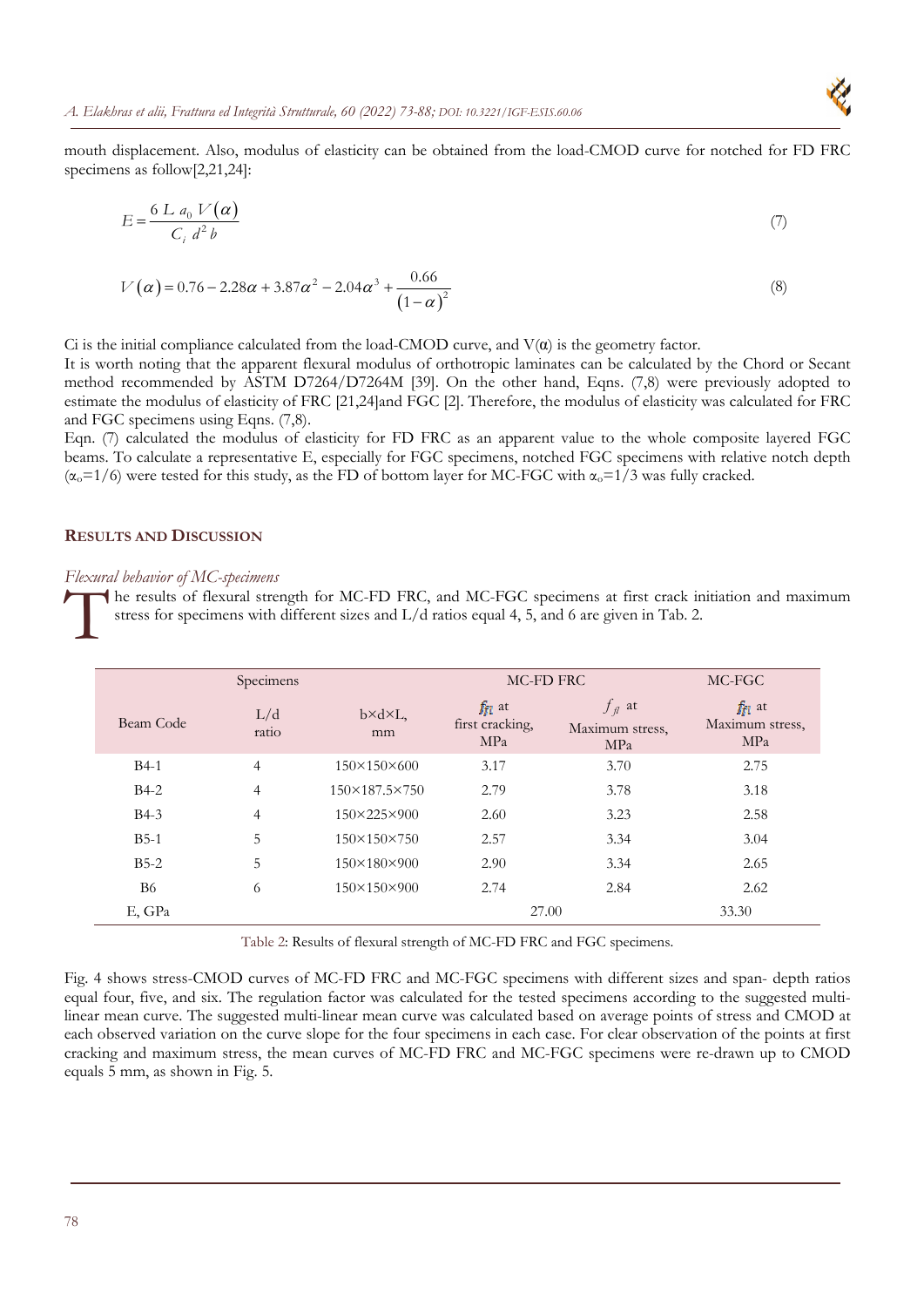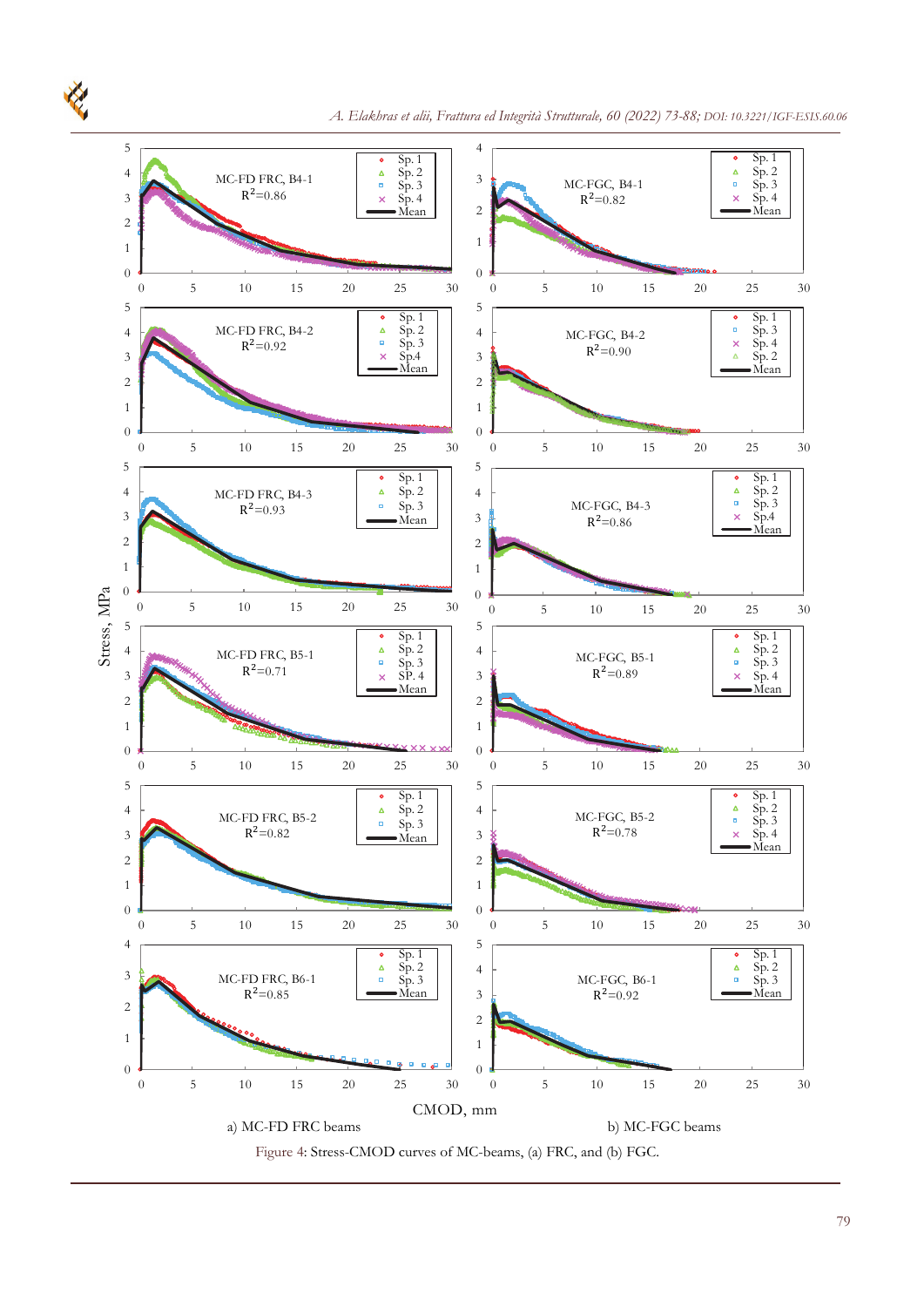



Figure 5: Mean curves of Stress-CMOD for MC- FD FRC and MC-FGC beams.

For MC-FD FRC specimens, the first crack initiation appeared before the maximum stress, and specimens showed strain hardening behavior as a result of SFs at the head of the crack tip. The stress is released slowly after that depending on fibers distribution through the beam cross-section. While in MC- FGC, the first crack initiation occurred at maximum stress, and an abrupt fall was seen after the maximum stress in MC- FGC specimens as a result of the SFs absence ahead of the crack tip, see Fig. 1. These observations of crack initiation for FRC specimens are compatible with ACI 544.4R-88 and ASTM C1609/C1609M [40,41]. On the other hand, the area under the descending portion (softening portion) of the FRC specimens is larger than that of the FGC specimens. This is due to SFs in the FD FRC beam specimens. Also, in MC-FGC specimens, the concrete layers ahead of the crack tip were NSC in the middle zone and HSC in the compression zone without SF. Thus, the presence of the softening portion in the FGC specimens reflects the efficiency of the proposed new MC technique in simulating a real field crack in the laboratory.

### *Results of ETPFM*

According to Ouyang et al. [26], the fracture parameters ( $K_{IC}$ , CTODc) can be obtained from the suggested equivalency relationship (ETPFM), based on the equivalency of the effective crack length of TPFM and SEL. The effective crack lengths  $(C_f)$  for MC-FRC and MC-FGC specimens were obtained from applying SEL-Type II on the specimens B4-1, B4-2, and B4-3, with a constant L/d ratio, equals 4. These values were considered as constant material property. The values of  $C_f$  were 1.82, 14.27, and 63.43 mm for MC-FD FRC at first cracking, MC-FD FRC, and MC-FGC at maximum stress, respectively. According to Bažant and RILEM recommendations [42], the boundary of the cracking layer size, fracture process zone (FPZ), is approximate twice  $C_f$ . Thus, the statistical analysis to obtain the equivalent parameters from ETPFM was adopted within the boundary of the FPZ. The proposed ETPFM relationships were applied on MC-FD FRC and MC-FGC specimens with  $\alpha_0$  equal 1/3, for each case of L/d ratios (4, 5, and 6) individually, at first cracking and maximum stress, as follows: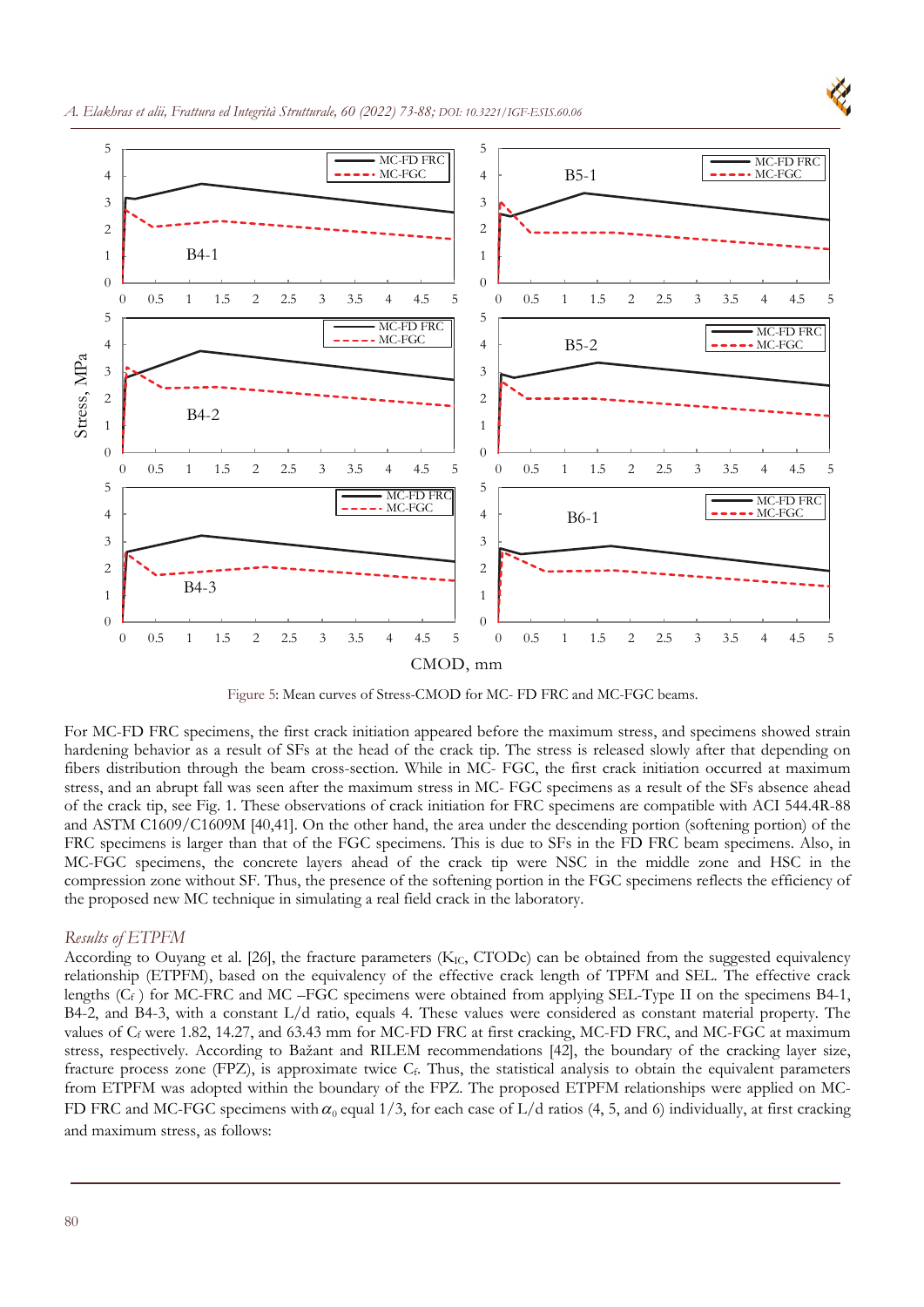

The values of  $G_f$  and  $K_{IC}$  were estimated for the four specimens representing each case of  $L/d$  individually by substituting the incremental increase steps value of  $C_f$  in Eqn. (2,3). The CTOD at each incremental step of  $C_f$  is obtained from Eqns. (4,5). Then,  $K_{IC}$ -CTOD curves for specimens with  $L/d$  ratios equal 4, 5, 6, and their average curves can be drawn as shown in Figs. 6, 7, 8(a), for each case individually. By estimating the standard deviation (S.D) for the average values of CTOD at each incremental step, the average CTOD with minimum standard deviation is considered as a material parameter (CTODc<sup>s</sup>), as shown in Fig. 6, 7, 8(b). The second fracture parameter, KIC<sup>S</sup>, was calculated by substituting CTODc<sup>s</sup> into K<sub>IC</sub> -CTOD's average curve, see Figs. 6, 7, 8(a). In addition, the effective crack length,  $C_f$ <sup>S</sup>, proposed by ETPFM relationship at different notch lengths can be obtained from Eqn. (6).



Figure 6: MC-FD FRC at first cracking at different L/d ratios equals 4, 5 and 6.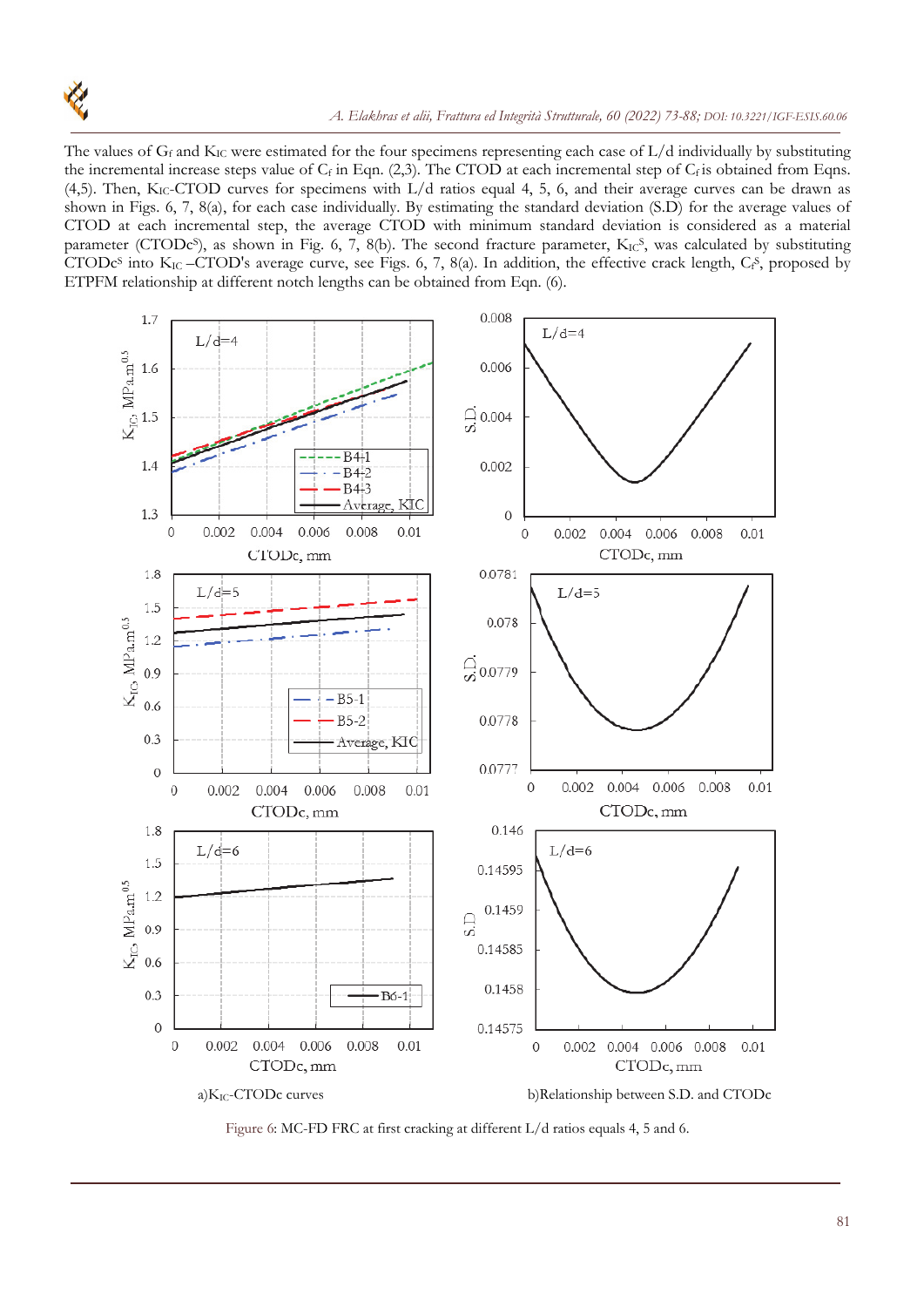

K

Figure 7: MC-FD FRC at max stress at different L/d ratios equals 4, 5 and 6.

Tab. 3 shows the proposed parameters of ETPFM for MC-FD FRC and MC-FGC at first cracking and maximum stress. It is clear that KICS values for MC-FRC and MC-FGC showed an inversely proportional to L/d ratios, as known. Ouyang et al. [26] calculated the fracture properties of NSC by its suggested method, equivalent TPFM, based on experimental results of Bažant and Pfeiffer [43]and showed agreement with the results of SEL. Four different beams with a constant L/d ratio equal to 2.50,  $f_{cu}$ =33.5MPa, and E= 27.7GPa were investigated. The results of ETPFM parameters of NSC were  $K_{IC}$ =0.99 MPa.m<sup>0.5,</sup> and  $C_f$  =11.12 mm. As known, the  $K_{IC}$  values are inversely proportional to L/d ratios, so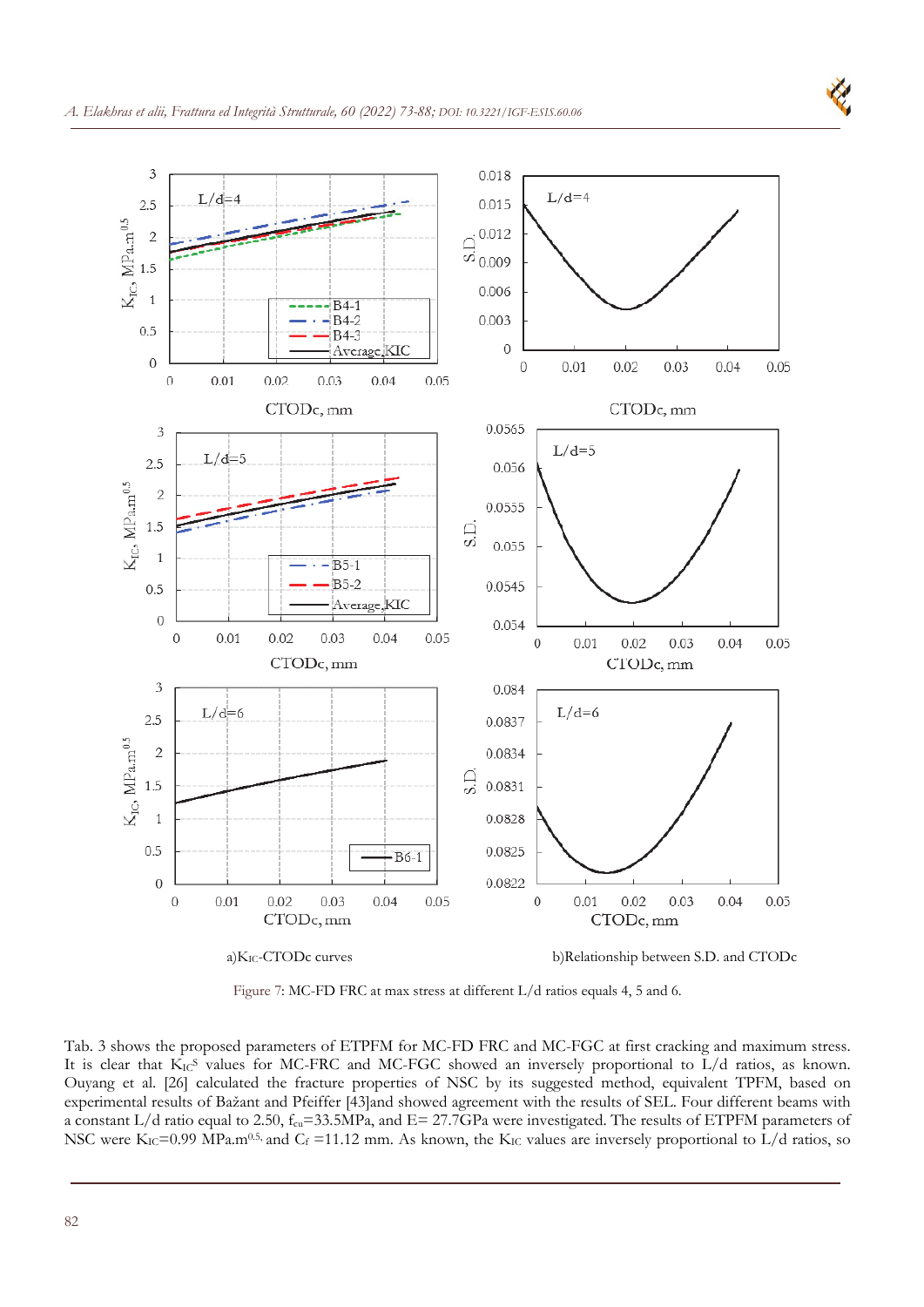

the K<sub>IC</sub> value for NSC is expected to be higher than its value for specimens with an  $L/d$  ratio equal to four. Comparing NSC results with MC-FD FRC at first cracking and maximum stress for specimens with an L/d ratio equal to 4, variance in concrete size can be neglected.

On the other hand, the presence of fibers ahead and behind the crack tip of the MC specimen significantly affects K<sub>IC</sub>. Undoubtedly, this significant increase is due to the bridging and the closing effects of SFs. This also refutes the assumptions of equality of KIC for NSC and FRC at first cracking. Thus, the actual fracture toughness of MC beams is recommended to calculate the fracture toughness of FD FRC and FGC.



Figure 8: MC-FGC at max stress at different L/d ratios equals 4, 5 and 6.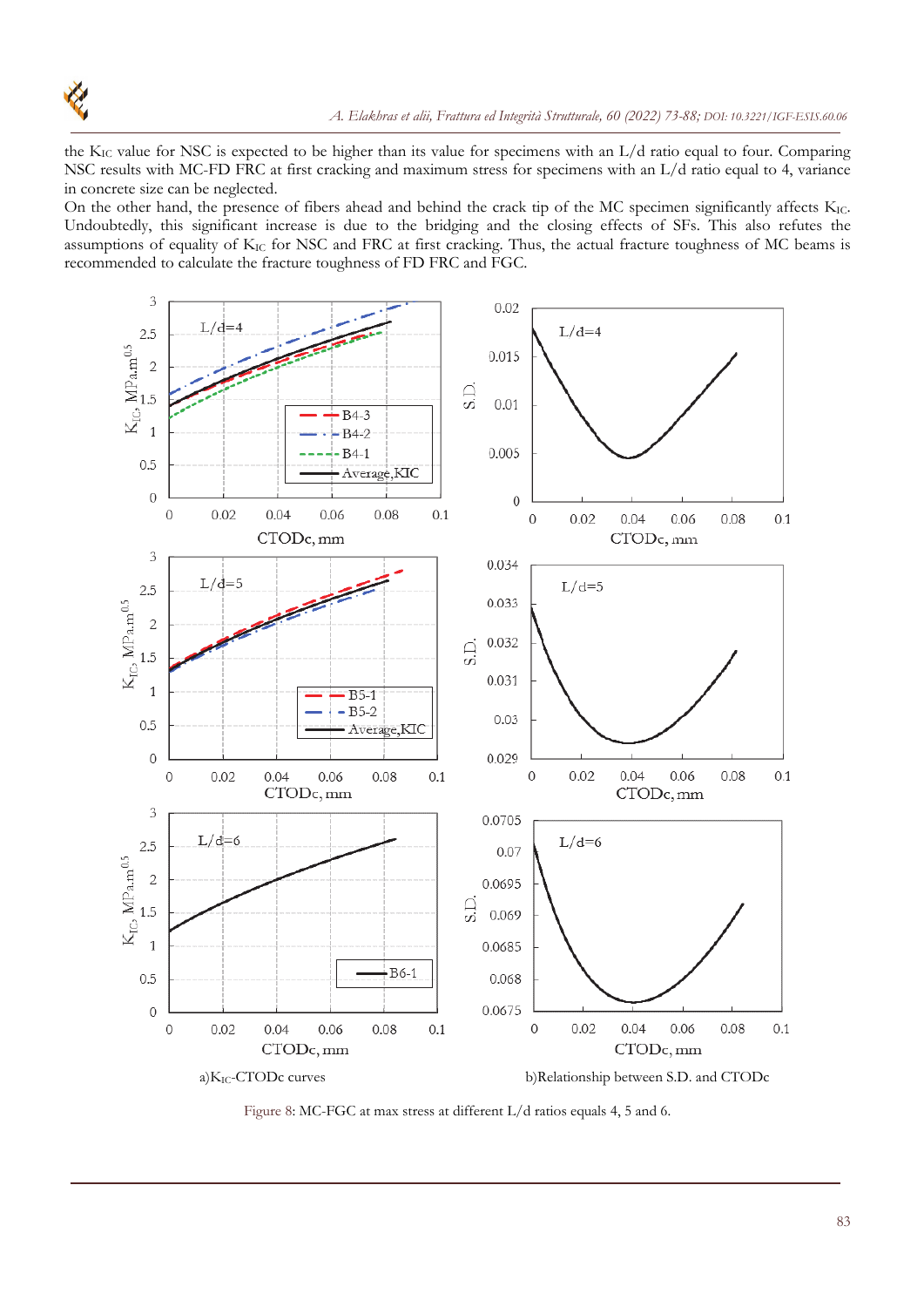

*A. Elakhras et alii, Frattura ed Integrità Strutturale, 60 (2022) 73-88; DOI: 10.3221/IGF-ESIS.60.06* 

| Beam<br>Code | L/d            |                         | MC-FD FRC                                 |           | MC-FD FRC               |                                |           | MC-FGC                  |            |           |
|--------------|----------------|-------------------------|-------------------------------------------|-----------|-------------------------|--------------------------------|-----------|-------------------------|------------|-----------|
|              |                | at first cracking       |                                           |           | at max stress           |                                |           | at max stress           |            |           |
|              |                | $K_{IC}$ <sup>S</sup> , | $\text{CTOD}_{\mathbb{C}}$ <sup>S</sup> , | $C_f^S$ , | $K_{IC}$ <sup>S</sup> , | $\text{CTOD}_{\mathbb{C}}^S$ , | $C_f^S$ , | $K_{IC}$ <sup>S</sup> , | $CTODCs$ , | $C_f^S$ , |
|              |                | MPa.m <sup>0.5</sup>    | mm                                        | mm        | MPa.m <sup>0.5</sup>    | mm                             | mm        | MPa.m <sup>0.5</sup>    | mm         | mm        |
| $B4-1$       |                |                         |                                           | 0.888     |                         |                                | 7.70      |                         |            | 43.3      |
| $B4-2$       | $\overline{4}$ | 1.49                    | 0.0048                                    | 0.892     | 2.09                    | 0.20                           | 7.695     | 2.10                    | 0.038      | 43.1      |
| $B4-3$       |                |                         |                                           | 0.897     |                         |                                | 7.69      |                         |            | 43.0      |
| $B5-1$       |                |                         |                                           | 0.972     |                         |                                | 9.373     |                         |            | 46.10     |
| $B5-2$       | 5              | 1.36                    | 0.0046                                    | 0.975     | 1.86                    | 0.196                          | 9.361     | 2.05                    | 0.039      | 45.90     |
| B6           | 6              | 1.28                    | 0.00464                                   | 1.108     | 1.50                    | 0.0143                         | 7.668     | 2.00                    | 0.040      | 52.7      |

Table 3: The proposed parameters of ETPFM for MC-FD FRC and MC-FGC.

## *Reliability of the present predicted fracture toughness*

Reliability of the predicted K<sub>IC</sub> from ETPFM for MC-FD FRCwas examined, at first cracking and maximum stress, with L/d ratios equal to 4, 5, and 6. The concept of the maximum size of the non-damaged defect  $(d_{\text{max}})$  was used in this study [30,31,44–47]. It is based on the concept of critical distance theory and has an obvious indication of the maximum imperfection size present in a material. Pook[48,49] used this theory to calculate the maximum size of imperfection in

metals subjected to repeated loads. Alternatively,  $d_{\text{max}}$  it is analogous to the characteristic length  $(l_{ab} = \frac{LQ_f}{c^2})$ *t*  $\mathcal{U}_{cb} = \frac{EG_F}{f_t^2}$  )[49–51].

Thus,  $d_{\text{max}}$  is equal to  $\frac{1}{\pi} \left( \frac{K_{IC}}{1.12 \times f_a} \right)$  $\left(1.12 \times f_{\text{f}}\right)$  $1\begin{pmatrix} & & \\ & K_{IC} & \end{pmatrix}^2$ 1.12 *IC fl*  $\left(\frac{K_{IC}}{2 \times f_g}\right)$ , where  $f_\text{A}$  is the flexural strength for smooth specimens. The values of  $f_\text{A}$  of

smooth specimens were obtained from previous research by Sallam and co-workers [5]for the same dimensions of MC specimens. The consistency of  $K_{IC}$  has been examined by comparing the value of  $d_{max}$  with nominal maximum aggregate size (NMAZ). Logically, the values of  $d_{\text{max}}$  /NMAZ should be around unity. Sallam and co-workers found that for rigid pavement, the ratio  $d_{\text{max}}$  /NMAZ< 2 [31] and for flexible pavement, this ratio is less than 0.75 [46]. Fig. 9-a shows the  $d_{\text{max}}$  /NMAZ for MC-FDFRC at the first cracking range between 1.01 and 1.54. The values were considered close to unity. Also, the maximum damage of ETPFM was considered close to the NMAZ. Also, Fig. 9-b shows that  $d_{\text{max}}$  /NMAZ for MC-FD FRC at maximum stress range between 1.38and 2.89. The increase in  $d_{\text{max}}$  /NMAZ ratios is considered appropriate at maximum stress, as the damage is larger than at first cracking.

In the case of through-thickness crack,  $d_{\text{max}}$  /NMAZ was found to be less than unity [30,31]. A similar finding was found in the present work for MC-FD FRC at first cracking with a small increase due to fibers' closing effect in MC. The discrepancy and the higher values of MC-FD FRC at maximumstresscompared to [30,31]can be attributed to the bridging and closing effect of short steel fibers, which subsequently increases the ratio between the fracture toughness and the smooth specimen flexural strength. These findings indicate that K<sub>IC</sub> value for MC-specimens predicted from ETPFM is considered appropriate according to  $d_{\text{max}}$  concept.

#### *Comparison between experimental and predicted results from ETPFM*

Another effective method to examine the reliability of ETPFM methods is by comparing the expected results of  $\text{CMOD}_\text{C}$ predicted from this method by the present experimental results at first crack initiation. Due to the direct proportionality between K<sub>IC</sub> and the characteristic crack length according to each method, the predicted CMOD<sub>C</sub> can be calculated based on the predicted effective crack growth extension (C<sub>f</sub>Sor∆ae) and critical flexural strength. Thus, the proposed equation to predict  $\text{CMOD}_C$  by  $C_f$  values calculated from ETPFM is Eqn. (4), see Tab. 3. Fig. 10 shows the predicted  $\text{CMOD}_C^S$  values from ETPFM and the experimental values of stress-CMODC, Fig. 5, for all specimens with different L/d ratios equal to 4, 5, and 6 at first cracking for MC-FD FRC and MC-FGC. All values of the experimental and predicted results of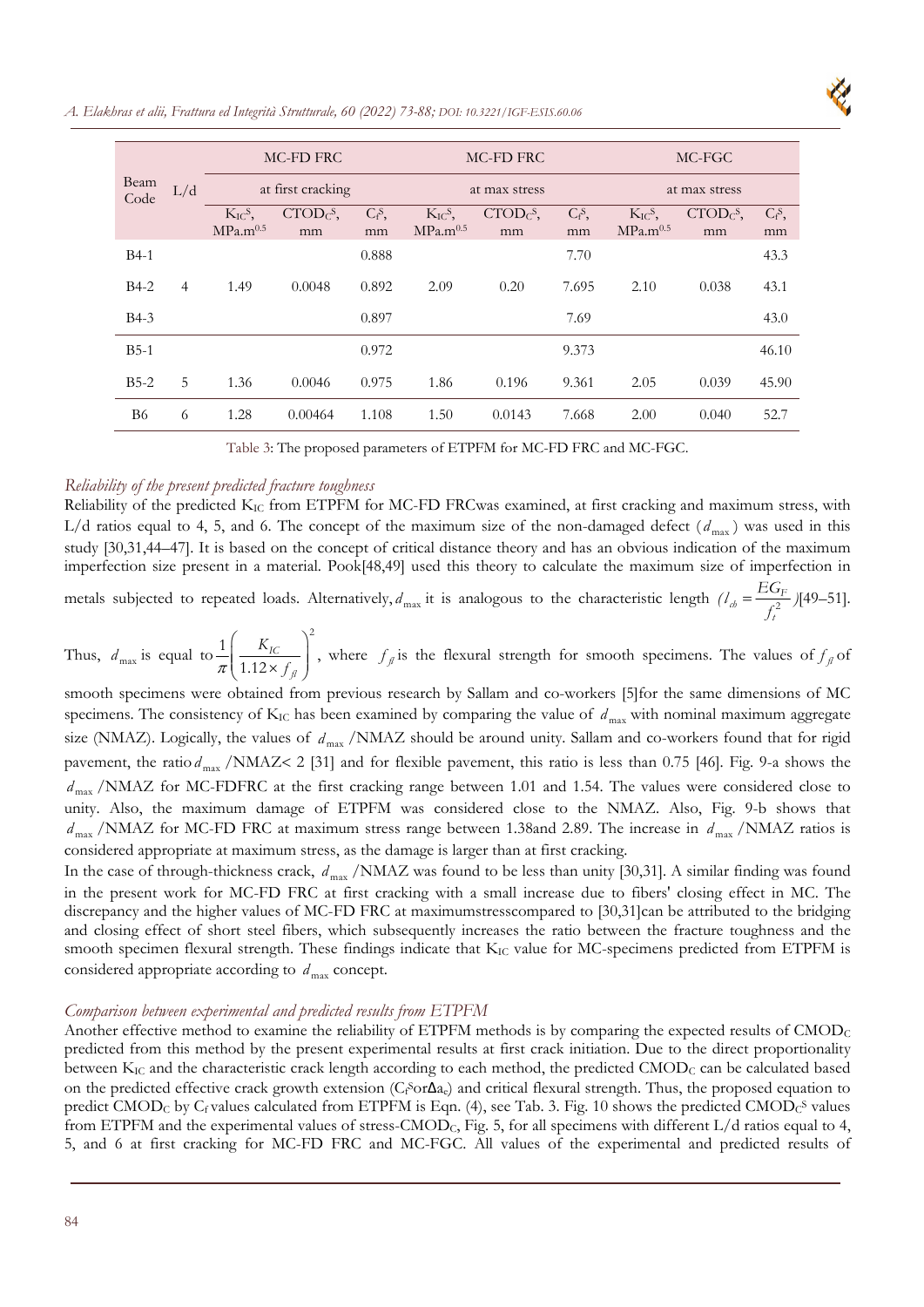

CMODCwere in the range of 0.028 to 0.06 mm, and 0.038 to 0.071 mm for MC FD FRC and MC-FGC, respectively. The percentage error between the predicted and the experimental CMOD was calculated for all FD-FRC and FGC beams, and the results are given in Tab. 4. The mean % error for all beams of FD-FRC and FGC were -27% and 24.8%, respectively.



a) MC-FD FRC at first cracking b) MC-FRC at max stress Figure 9:The fracture toughness reliability for MC-FD FRC was measured based on E-TPFM at different L/d ratios.

| Beam<br>Code |                |                          | MC-FD FRC                                      |           | MC-FGC                   |                            |            |  |
|--------------|----------------|--------------------------|------------------------------------------------|-----------|--------------------------|----------------------------|------------|--|
|              | L/d            | Experimental<br>CMOD, mm | Predicted<br>$\text{CMOD}_{\mathbb{C}}^S$ , mm | $%$ Erorr | Experimental<br>CMOD, mm | Predicted<br>$CMODCS$ , mm | $\%$ Erorr |  |
| $B4-1$       |                | 0.045                    | 0.034                                          | $-24$     | 0.038                    | 0.054                      | 42         |  |
| $B4-2$       | $\overline{4}$ | 0.052                    | 0.037                                          | $-29$     | 0.06                     | 0.071                      | 18         |  |
| $B4-3$       |                | 0.06                     | 0.042                                          | $-30$     | 0.05                     | 0.064                      | 28         |  |
| $B5-1$       | 5              | 0.04                     | 0.028                                          | $-30$     | 0.038                    | 0.059                      | 55         |  |
| $B5-2$       |                | 0.045                    | 0.037                                          | $-18$     | 0.05                     | 0.058                      | 16         |  |
| B6           | 6              | 0.041                    | 0.029                                          | $-29$     | 0.06                     | 0.054                      | $-10$      |  |

Table 4: The Experimental and predicted values of CMOD<sub>C</sub> at first cracking with the % error for MC-FD FRC and MC-FGC.



a) MC- FD FRC at first cracking b) MC-FGC at max stress Figure 10:Comparison between results of  $\text{CMOD}_C$  from experimental by the predicted from ETPFM.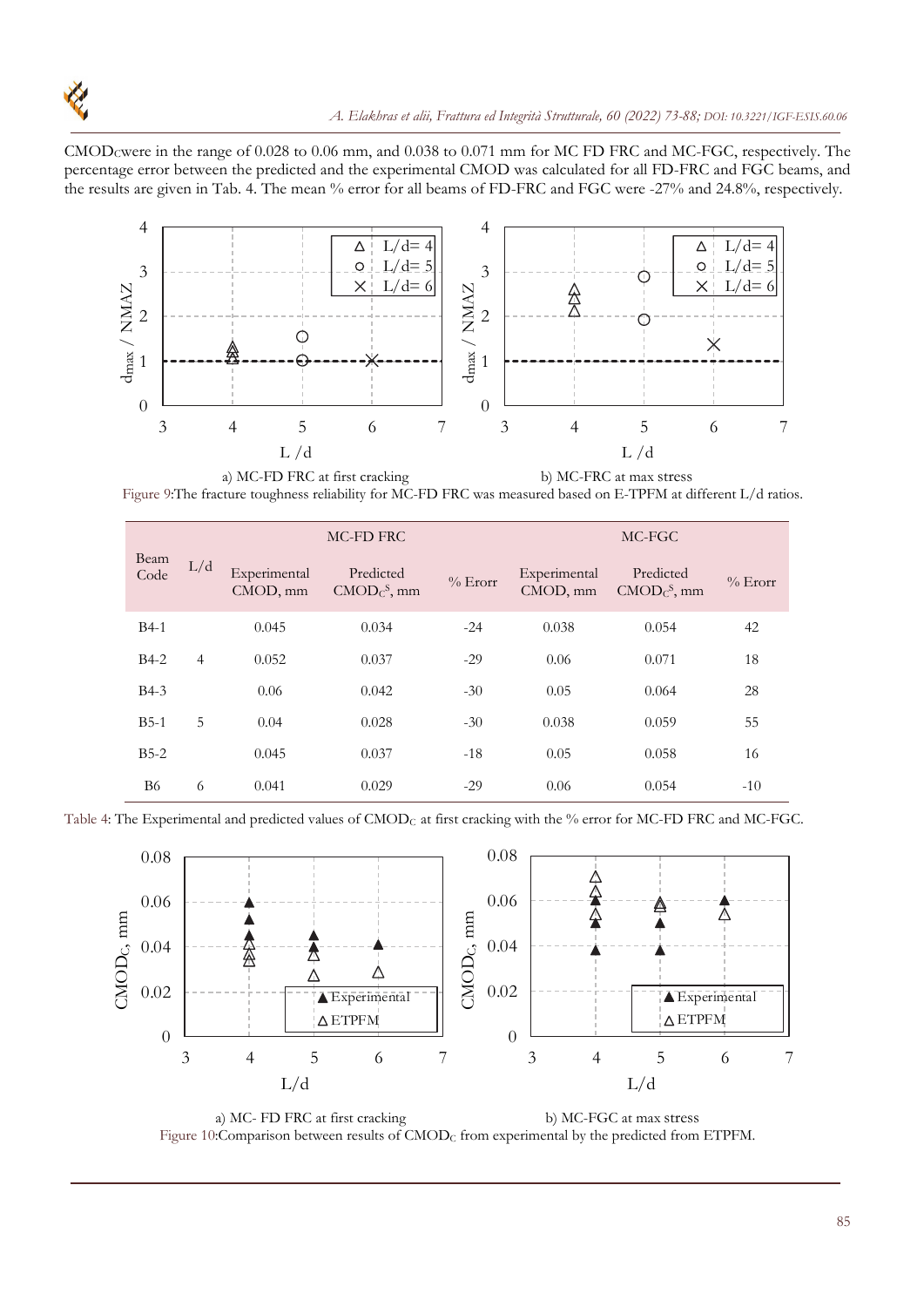

## **CONCLUSION**

he results of the present work support the following conclusions:

- 1. In the case of MC-FD FRC beams, the first crack initiation appeared before the maximum stress due to the presence of SFs ahead of the crack tip. However, the first crack initiation occurred at the maximum stress of MC- FGC beams due to the absence of SFs ahead of the crack tip.  $\int_{-\infty}^{\infty}$ 
	- 2. The presence of the softening portion in FGC beam specimens reflects the efficiency of the proposed new matrix crack technique in simulating a real field crack in the laboratory. Thus, the actual fracture toughness of FRC beams is recommended to be calculated by real matrix crack, not through-thickness cracked specimens.
	- 3. The predicted values of KIC for matrix crack specimens estimated by ETPFM are considered appropriate according to the maximum size of the non-damaged defect *dmax* concept.
	- 4. The CMOD<sub>C</sub> estimated from ETPFM were in the range of 0.028-0.06 mm with a mean % error of 27 % and 0.038-0.071 mm with a mean % error of 24.8 %, respectively for all MC FD FRC and MC-FGM beams.

## **REFERENCES**

- [1] ACI 544.4R-18. (2018). Guide for design with fiber-reinforced concrete, Am. Concr. Inst., pp. 1–33.
- [2] Roesler, J., Paulino, G., Gaedicke, C., Bordelon, A., Park, K. (2007). Fracture behavior of functionally graded concrete materials for rigid pavements, J. Transp. Res. Board Natl. Acad. Washington., (2037), pp. 40–49, DOI: 10.3141/2037-04.
- [3] Dias, C.M.R., Savastano, H., John, V.M. (2010). Exploring the potential of functionally graded materials concept for the development of fiber cement, Constr. Build. Mater., 24(2), pp. 140–146, DOI: 10.1016/j.conbuildmat.2008.01.017.
- [4] ACI 544.1R-96. (2009). Report on fiber reinforced concrete, ACI Man. Concr. Pract.
- [5] Elakhras, A.A., Seleem, M.H., Sallam, H.E.M. (2021). Intrinsic fracture toughness of fiber reinforced and functionally graded concretes: an innovative approach, Eng. Fract. Mech., 258, DOI: 10.1016/j.engfracmech.2021.108098.
- [6] Iskhakov, I., Ribakov, Y., Holschemacher, K., Mueller, T. (2013). High performance repairing of reinforced concrete structures, Mater. Des., 44, pp. 216–222, DOI: 10.1016/j.matdes.2012.07.041.
- [7] Iskhakov, I., Ribakov, Y. (2013). A new concept for design of fibered high strength reinforced concrete elements using ultimate limit state method, Mater. Des., 51, pp. 612–619, DOI: 10.1016/j.matdes.2013.04.063.
- [8] Naghibdehi, M.G., Mastali, M., Sharbatdar, M.K., Naghibdehi, M.G. (2014). Flexural performance of functionally graded RC cross-section with steel and PP fibres, Mag. Concr. Res., 66(5), pp. 219–233, DOI: 10.1680/macr.13.00248.
- [9] Naghibdehi, M.G., Naghipour, M., Rabiee, M. (2015). Behaviour of functionally graded reinforced- concrete beams under cyclic loading, Gradjevinar, 67(5), pp. 427–439, DOI: 10.14256/JCE.1124.2014.
- [10]Chan, R., Liu, X., Galobardes, I. (2020). Parametric study of functionally graded concretes incorporating steel fibres and recycled aggregates, Constr. Build. Mater., 242, DOI: 10.1016/j.conbuildmat.2020.118186.
- [11] Prasad, N., Murali, G. (2021). Research on flexure and impact performance of functionally-graded two-stage fibrous concrete beams of different sizes, Constr. Build. Mater., 288, DOI: 10.1016/j.conbuildmat.2021.123138.
- [12] Prasad, N., Murali, G. (2021). Exploring the impact performance of functionally-graded preplaced aggregate concrete incorporating steel and polypropylene fibres, J. Build. Eng., 35, DOI: 10.1016/j.jobe.2020.102077.
- [13] Mastali, M., Naghibdehi, M.G., Naghipour, M., Rabiee, S.M. (2015). Experimental assessment of functionally graded reinforced concrete (FGRC) slabs under drop weight and projectile impacts, Constr. Build. Mater., 95, pp. 296–311, DOI: 10.1016/j.conbuildmat.2015.07.153.
- [14]Amparano, F.E., Xi, Y., Roh, Y.S. (2000). Experimental study on the effect of aggregate content on fracture behavior of concrete, Eng. Fract. Mech., 67(1), pp. 65–84, DOI: 10.1016/S0013-7944(00)00036-9.
- [15]Xu, W., Chen, B., Chen, X., Chen, C. (2021). Influence of aggregate size and notch depth ratio on fracture performance of steel slag pervious concrete, Constr. Build. Mater., 273, pp. 122036, DOI: 10.1016/j.conbuildmat.2020.122036.
- [16]Zhao, Z., Kwon, S.H., Shah, S.P. (2008). Effect of specimen size on fracture energy and softening curve of concrete: Part I. Experiments and fracture energy, Cem. Concr. Res., 38(8–9), pp. 1049–1060, DOI: 10.1016/j.cemconres.2008.03.017.
- [17] Bažant, Z.P., Rasoolinejad, M., Dönmez, A., Luo, W. (2019). Dependence of fracture size effect and projectile penetration on fiber content of FRC, IOP Conf. Ser. Mater. Sci. Eng., 596(1),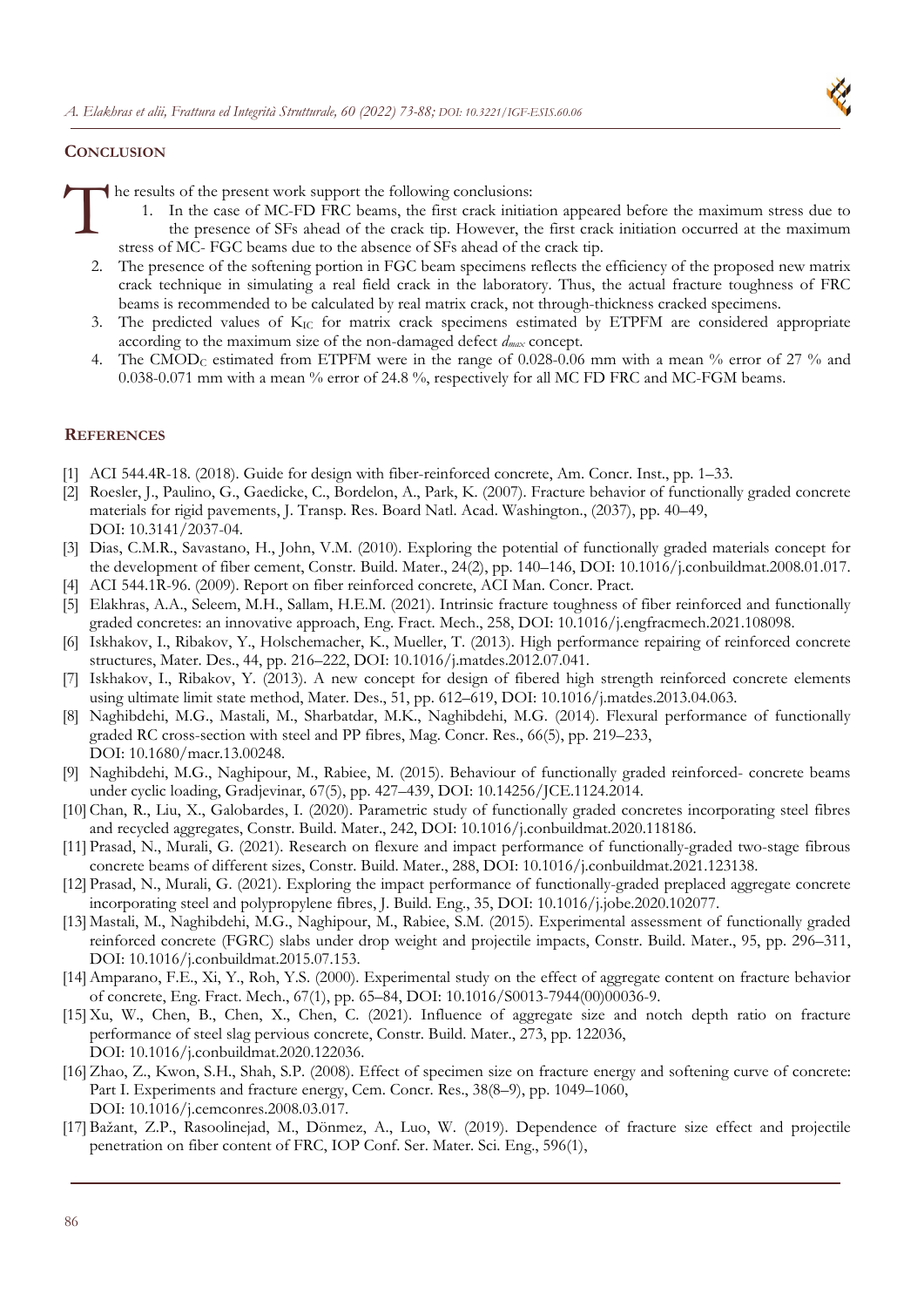DOI: 10.1088/1757-899X/596/1/012001.

- [18] Bažant, Z.P., Yu, Q., Zi, G. (2002). Choice of standard fracture test for concrete and its statistical evaluation, Int. J. Fract., 118(4), pp. 303–337, DOI: 10.1023/A.
- [19] Hillerborg, A., Modéer, M., Petersson, P.E. (1976). Analysis of crack formation and crack growth in concrete by means of fracture mechanics and finite elements, Cem. Concr. Res., 6(6), pp. 773–781, DOI: 10.1016/0008-8846(76)90007-7.
- [20] Bažant, Z.P., Oh, B.H. (1983). Crack band theory for fracture of concrete, Mater. Struct., 16(May), pp. 155–177, DOI: 10.1007/BF02486267.
- [21]Jenq, Y.S., Shah, S.P. (1985). A fracture toughness criterion for concrete, Eng. Fract. Mech., 21(5), pp. 1055–1069, DOI: 10.1016/0013-7944(85)90009-8.
- [22] Bažant, Z.P., Yu, Q. (2009). Universal size effect law and effect of crack depth on quasi-brittle structure strength, J. Eng. Mech., 135(2), pp. 78–84, DOI: 10.1061/(ASCE)0733-9399(2009)135:2(78).
- [23] Han, X., Chen, Y., Xiao, Q., Cui, K., Chen, Q., Li, C., Qiu, Z. (2021). Determination of concrete strength and toughness from notched 3 PB specimens of same depth but various span-depth ratios, Eng. Fract. Mech., 245, DOI: 10.1016/j.engfracmech.2021.107589.
- [24] Jenq, Y.S., Shah, S.P. (1986). Crack propagation in fiber reinforced concrete, J. Struct. Eng. Am. Soc. Civ. Eng., 112(1), pp. 19–34.
- [25] Hillerborg, A. (1985). The theoretical basis of a method to determine the fracture energy Gf of concrete, Mater. Struct., 18(106), pp. 291–296.
- [26] Ouyang, C., Tang, T., Shah, S.P. (1996). Relationship between fracture parameters from two parameter fracture model and from size effect model, Mater. Struct., 29(2), pp. 79–86, DOI: 10.1007/bf02486197.
- [27] Park, K., Paulino, G.H., Roesler, J. (2010). Cohesive fracture model for functionally graded fiber reinforced concrete, Cem. Concr. Res., 40(6), pp. 956–965, DOI: 10.1016/j.cemconres.2010.02.004.
- [28] Nazari, A., Sanjayan, J.G. (2015). Stress intensity factor against fracture toughness in functionally graded geopolymers, Arch. Civ. Mech. Eng., , pp. 1–10, DOI: 10.1016/j.acme.2015.06.005.
- [29]El-Sagheer, I., Abd-Elhady, A.A., Sallam, H.E.D.M., Naga, S.A.R. (2021). An assessment of ASTM E1922 for measuring the translaminar fracture toughness of laminated polymer matrix composite materials, Polymers (Basel)., 13(18), DOI: 10.3390/polym13183129.
- [30] Al Hazmi, H.S.J., Al Hazmi, W.H., Shubaili, M.A., Sallam, H.E.M. (2012). Fracture energy of hybrid polypropylenesteel fiber high strength concrete, WIT Trans. Built Environ., 124, pp. 309–318, DOI: 10.2495/HPSM120271.
- [31] Sallam, H.E.D.M., Mubaraki, M., Yusoff, N.I.M. (2014). Application of the maximum undamaged defect size (dmax) concept in fiber-reinforced concrete pavements, Arab. J. Sci. Eng., 39(12), pp. 8499–8506, DOI: 10.1007/s13369-014-1400-4.
- [32] ACI 211.1-91. (2009). Standard practice for selecting proportions for normal, heavyweight, and mass concrete, Am. Concr. Inst., (Reapproved 2009), pp. 1–38.
- [33] BS EN 12390-3:2019. (2019). Testing hardened concrete- Compressive strength of test specimens, BSI Stand. Publ. London.
- [34] BS EN 12390-6:2009. (2009). Testing hardened concrete Tensile splitting strength of test specimens, BSI Stand. Publ. London.
- [35] Othman, M.A., El-Emam, H.M., Seleem, M.H., Sallam, H.E.M., Moawad, M. (2021). Flexural behavior of functionally graded concrete beams with different patterns, Arch. Civ. Mech. Eng., 21(4), DOI: 10.1007/s43452-021-00317-0.
- [36] Dupont, D., Vandewalle, L. (2005). Distribution of steel fibres in rectangular sections, Cem. Concr. Compos. 27, pp. 391–398, DOI: 10.1016/j.cemconcomp.2004.03.005.
- [37] Kazemi, M.T., Golsorkhtabar, H., Beygi, M.H.A.A., Gholamitabar, M. (2017). Fracture properties of steel fiber reinforced high strength concrete using work of fracture and size effect methods, Constr. Build. Mater., 142, pp. 482– 489, DOI: 10.1016/j.conbuildmat.2017.03.089.
- [38]Ahmad, I., Qing, L., Khan, S., Cao, G., Ijaz, N., Mu, R. (2021). Experimental investigations on fracture parameters of random and aligned steel fiber reinforced cementitious composites, Constr. Build. Mater., 284, DOI: 10.1016/j.conbuildmat.2021.122680.
- [39]ASTM D7264/D7264M-15. (2015). Standard test method for flexural properties of Polymer Matrix Composite Materials, Annu. B. ASTM Stand., pp. 1–11, DOI: 10.1520/D7264\_D7264M-15.
- [40]ASTM C1609/C1609M-12. (2013). Standard test method for flexural performance of fiber-reinforced concrete ( Using beam with third-point loading ) 1, ASTM Stand., 12(C 1609/C 1609M-12), pp. 1–8, DOI: 10.1520/C1609.
- [41]ACI 544.4R-88. (2009). Design considerations for steel fiber reinforced, ACI Man. Concr. Pract.